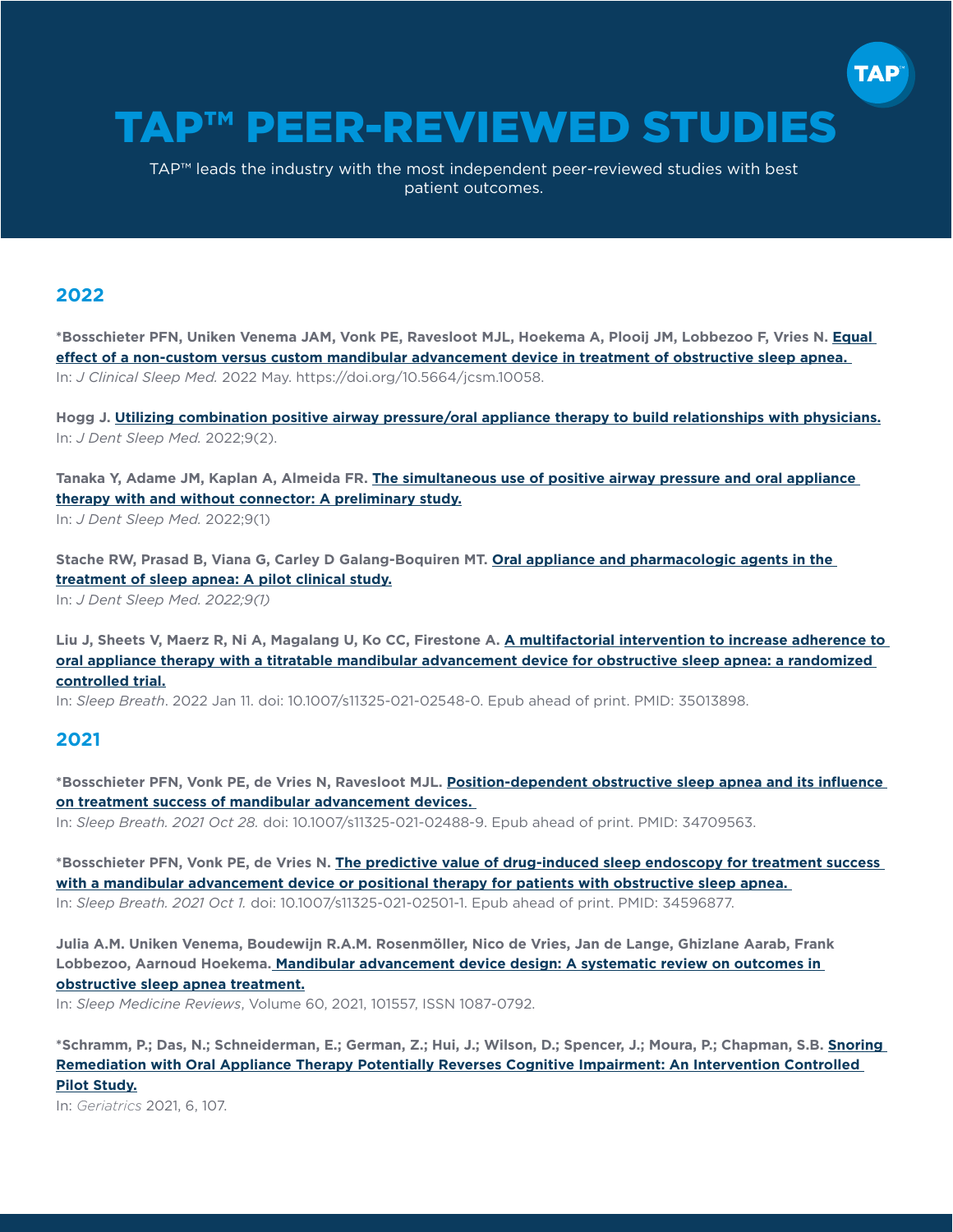**Wojciech Trzepizur , Peter A. Cistulli, Martin Glos, Bruno Vielle, Kate Sutherland, Peter J. Wijkstra, Aarnoud Hoekema and Frédéric Gagnadoux. [Health Outcomes of Continuous Positive Airway Pressure Versus Mandibular Advancement](https://tapintosleep.com/wp-content/uploads/2021/03/Health-outcomes-of-continuous-positive-airway-pressure-versus.pdf)  [Device for the Treatment of Severe Obstructive Sleep Apnea: An Individual Participant Data Meta-Analysis.](https://tapintosleep.com/wp-content/uploads/2021/03/Health-outcomes-of-continuous-positive-airway-pressure-versus.pdf)** In: SLEEPJ, 2021, 1-7

**Schneiderman, E., Schramm, P., Hui, J., Wilson, P. D., Moura, P., German, Z., McCann, A., & Newton, M. (2021). [Randomized Trial of 2 Self-Titrated Oral Appliances for Airway Management.](https://tapintosleep.com/wp-content/uploads/2021/03/OARCT-in-JDR-print-version-1-21-21.pdf)** In: *Journal of Dental Research*, 100(2), 155–162.

### **2020**

**P.E. Vonk, J.A.M. Uniken Venema, M.J.L. Ravesloot, J.A. van de Velde-Muusers, N.de Vries. [Jaw thrust versus the use of](https://jcsm.aasm.org/doi/full/10.5664/jcsm.8378)  [a boil-and-bite mandibular advancement device as a screening tool during drug-induced sleep endoscopy.](https://jcsm.aasm.org/doi/full/10.5664/jcsm.8378)** In: *J Clin Sleep Med. 2020 Jul 15;*16(7):1021-1027. doi: 10.5664/jcsm.8378

**Venema, Julia A. M. Uniken, Et al. [Long-Term Obstructive Sleep Apnea Therapy: A 10-year Follow Up of Mandibular](https://jcsm.aasm.org/doi/abs/10.5664/jcsm.8204)  [Advancement Device and Continuous Positive Airway Pressure.](https://jcsm.aasm.org/doi/abs/10.5664/jcsm.8204)** In: *Journal of Clinical Sleep Medicine* 15 March 2020

# **2017**

Kanti V. **[Obstructive Sleep Apnea in a Patient with Orofacial Pain Secondary to Cervical Fixation.](http://tapintosleep.com/wp-content/uploads/2017/03/Kanti-2017-JADA-OSA-Oralfacial-pain-cervical-fixation.pdf)** In: *JADA* 148 (3), 185-189

#### **2016**

**2015**

**Hoekema, A., Wijkstra P., et al. [Continuous Positive Airway Pressure and Oral Appliance Hybrid Therapy in Obstructive](http://tapintosleep.com/wp-content/uploads/2017/02/2016-Hoekema-Hybrid-Therapy.pdf)  [Sleep Apnea: Patient Comfort Compliance and Preference: A Pilot Study.](http://tapintosleep.com/wp-content/uploads/2017/02/2016-Hoekema-Hybrid-Therapy.pdf)** In: *Journal of Dental Sleep Medicine*, 2016 3(1): 5-10

**Hogg James J. [Remote Controlled Mandibular Positional Device to Determine Oral Appliance Efficacy and](http://tapintosleep.com/wp-content/uploads/2017/02/2016-Hogg-Remote-Controlled-Mandibular-Positional-Device-to-determine-OA-Efficacy.pdf)  [Therapeutic Protrusive Position.](http://tapintosleep.com/wp-content/uploads/2017/02/2016-Hogg-Remote-Controlled-Mandibular-Positional-Device-to-determine-OA-Efficacy.pdf)** In: *Journal of Dental Sleep Medicine*, 2016 3(1): 29-30

**Kent D., Rogers R., Loose R. [Drug-Induced Sedation Endoscopy in the Evaluation of OSA Patients with Incomplete](http://tapintosleep.com/wp-content/uploads/2017/02/2016-Drug-Induced-Sedation-Endoscopy-in-the-Evaluation-of-OSA-Patients-with-Incomplete-Oral-Appliance-Therapy-Response.pdf)  [Oral Appliance Therapy Response.](http://tapintosleep.com/wp-content/uploads/2017/02/2016-Drug-Induced-Sedation-Endoscopy-in-the-Evaluation-of-OSA-Patients-with-Incomplete-Oral-Appliance-Therapy-Response.pdf)** In: *Sleep Rev* 2015 (5) 18-21

**Sanders AE, Denbar MA, White J, Prehn RS, Rogers RR, Pardue T, et al. [Dental clinicians' observations of combination](http://tapintosleep.com/wp-content/uploads/2017/02/2015-Dental-Clinicians-observations-of-combination-therapy-in-PAP-Intolerant-Patients-.pdf)  [therapy in PAP-intolerant patients.](http://tapintosleep.com/wp-content/uploads/2017/02/2015-Dental-Clinicians-observations-of-combination-therapy-in-PAP-Intolerant-Patients-.pdf)** In: *Otolaryngology – Head and Neck Surgery*. Vol 153 (2): 302-307

**Prehn R., Colquitt T. [Fabrication Technique for a Custom Face Mask for the Treatment of Obstructive Sleep Apnea.](http://tapintosleep.com/wp-content/uploads/2016/03/2015-PREHN-JPD-2016-online-face-impr.pdf)**

In: *The Journal of Prosthetic Dentistry*.

# **2014**

**Verrett R., Smith Y. [Evaluation of a Novel Device for Measuring Patient Compliance with Oral Appliances in the](http://tapintosleep.com/wp-content/uploads/2016/03/2014-eval-of-novel-device-on-measuring-compliance-of-OAS.pdf)  [Treatment of Obstructive Sleep Apnea.](http://tapintosleep.com/wp-content/uploads/2016/03/2014-eval-of-novel-device-on-measuring-compliance-of-OAS.pdf)** In: *Journal of Prosthodontics* 23 (2014) 31-38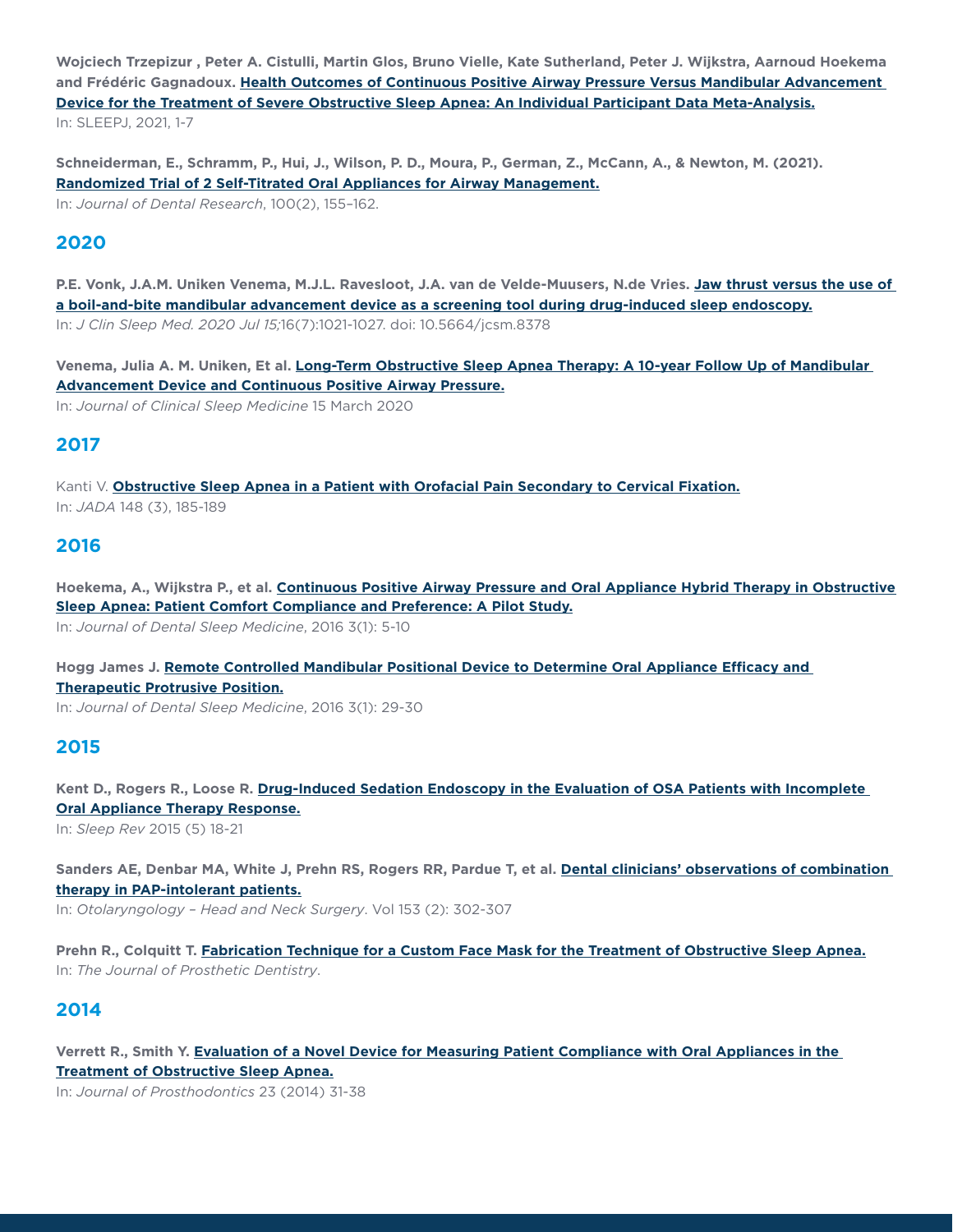#### **2012**

**Boota A. White JR, Pardue T, Essick G. Sustained tolerance of CPAP using MAS supported Nasal Pillows.**  In: Abstract. 26th Annual APSS Meeting, Boston, MA

Bender S. **[Oral Appliance Therapy for Sleep-Related Breathing Disorders.](http://tapintosleep.com/wp-content/uploads/2016/03/2012-BenderSD-Oral-Appliance-Therapy-for-sleep-related-breathing-disorders.pdf)** In: Elsevier, Operative Techniques in Otolaryngology, (2012) 23, 72-78

## **2011**

**White JR, Boota A, Essick G. [Efficacy and Tolerance of Combination Therapy using MAS Supported Nasal Pillows.](http://tapintosleep.com/wp-content/uploads/2016/03/2011Efficacy-and-Tolerance-of-Combination-Therapy-using-MAS-Supported-Nasal-Pillows-White-JR-Boota-A-Essick-G.pdf)** At: American Academy of Dental Sleep Medicine Annual Meeting. (Awarded: Poster, Abstract of the Year), Minneapolis, MN 2011

**Holley AB, Lettieri CJ, Shah AA. [Efficacy of an Adjustable Oral Appliance and Comparison to Continuous Positive](http://tapintosleep.com/wp-content/uploads/2017/02/2011-Holley-AB-Lettieri-CJ-Shah-AA-Efficacy-of-an-Adjustable-Oral-Appliance-and-Comparison-to-CPAP-for-the-Treatment-of-OSA-.pdf)  [Airway Pressure for the Treatment of Obstructive Sleep Apnea Syndrome.](http://tapintosleep.com/wp-content/uploads/2017/02/2011-Holley-AB-Lettieri-CJ-Shah-AA-Efficacy-of-an-Adjustable-Oral-Appliance-and-Comparison-to-CPAP-for-the-Treatment-of-OSA-.pdf)**

In: Chest DOI 10.1378/chest.10-2851, June 2, 2011

**Lettieri CJ, Paolino N, Eliasson AH, Shah AA, Holley, AB. [Comparison of Adjustable and Fixed Oral Appliances for the](http://tapintosleep.com/wp-content/uploads/2017/02/2011-Lettieri-CJ-Paolino-N-Eliasson-AH-Shah-AA-Holley-AB.-Comparison-of-Adjustable-and-Fixed-Oral-Appliances.pdf)  [Treatment of Obstructive Sleep Apnea Syndrome.](http://tapintosleep.com/wp-content/uploads/2017/02/2011-Lettieri-CJ-Paolino-N-Eliasson-AH-Shah-AA-Holley-AB.-Comparison-of-Adjustable-and-Fixed-Oral-Appliances.pdf)**

In: *Journal of Clinical Sleep Medicine*, JCSM, October 2011

#### **2010**

**Bishop B, Verrett R, Girvan T, Ingmundson P. [Crossover Study Comparing Two Oral Appliance Designs for Treatment](http://tapintosleep.com/wp-content/uploads/2017/02/2010-Bishop-B-Verrett-R-Girvan-T-Ingmundson-P.-Crossover-study-comparing-oral-apliance-desings-for-treatment-of-OSA1.pdf)  [of Obstructive Sleep Apnea.](http://tapintosleep.com/wp-content/uploads/2017/02/2010-Bishop-B-Verrett-R-Girvan-T-Ingmundson-P.-Crossover-study-comparing-oral-apliance-desings-for-treatment-of-OSA1.pdf)**

At: American Academy of Dental Sleep Medicine Annual Meeting. San Antonio, TX; 2010

**Chung JW, Enciso R, Levendowski DJ, Westbrook PR, Clark GT. [Treatment Outcomes of Mandibular Advancement](http://tapintosleep.com/wp-content/uploads/2017/02/2010-Chung-JW-Encisco-R-Levendowski-DJ-Westbrook-PR-Clark-GT.-Treatment-outcomes-of-mandibular-advancement-devices-in-positional-and-nonpositional-OSA-patients.1.pdf)  [Devices in Positional and Nonpositional OSA Patients.](http://tapintosleep.com/wp-content/uploads/2017/02/2010-Chung-JW-Encisco-R-Levendowski-DJ-Westbrook-PR-Clark-GT.-Treatment-outcomes-of-mandibular-advancement-devices-in-positional-and-nonpositional-OSA-patients.1.pdf)** In: *Oral Surg Oral Med Oral Pathol Oral Radiol Endod.* 2010 May; 109(5):724-31

**McLornan P, Verrett R, Girvan T, Ingmundson P. [Evaluation of Obstructive Sleep Apnea Patients' Oral Appliance](http://tapintosleep.com/wp-content/uploads/2017/02/2010Evaluation-of-Obstructive-Sleep-Apnea-Patients-Oral-Appliance-Titration-Protocols.-McLornan-P-Verrett-R-Girvan-T-Ingmundson-P1.pdf)  [Titration Protocols.](http://tapintosleep.com/wp-content/uploads/2017/02/2010Evaluation-of-Obstructive-Sleep-Apnea-Patients-Oral-Appliance-Titration-Protocols.-McLornan-P-Verrett-R-Girvan-T-Ingmundson-P1.pdf)**

At: The American Academy of Dental Sleep Medicine Annual Meeting. San Antonio, TX; 2010

**Prehn R. [The New TAP-PAP Custom Face Mask for CPAP Compliance and Satisfaction.](http://tapintosleep.com/wp-content/uploads/2017/02/2010-Prehn-R-The-New-TAP-PAP-Custom-Face-Mask-for-CPAP-Compliance-and-Satisfaction1.pdf)** At: American Academy of Dental Sleep Medicine Annual Meeting. San Antonio, TX; 2010

#### **2009**

**Ghazal A, Sorichter S, Jonas I, Rose EC. [A Randomized Prospective Long-Term Study of Two Oral Appliances for Sleep](http://tapintosleep.com/wp-content/uploads/2017/02/2009-Ghazal-A.-Sorichter-S.-Jonas-I-Rose-E-A-randomized-prospective-long-term-study-of-two-oral-appiances-for-sleep-apnea-treatment-.pdf)  [Apnea Treatment.](http://tapintosleep.com/wp-content/uploads/2017/02/2009-Ghazal-A.-Sorichter-S.-Jonas-I-Rose-E-A-randomized-prospective-long-term-study-of-two-oral-appiances-for-sleep-apnea-treatment-.pdf)** In: *J Sleep Res.* 2009 Sep; 18(3):321-8

**Krishnan, V., N. A. Collop, et al. [An Evaluation of a Titration Strategy for Prescription of Oral Appliances for](http://tapintosleep.com/wp-content/uploads/2017/02/2009-Krishnan-V.-N.A.-Collop-et-al.-An-evaluation-of-a-titration-strategy-for-prescription-of-oral-appianes-for-obstructive-sleep-apnea..pdf)** 

**[Obstructive Sleep Apnea.](http://tapintosleep.com/wp-content/uploads/2017/02/2009-Krishnan-V.-N.A.-Collop-et-al.-An-evaluation-of-a-titration-strategy-for-prescription-of-oral-appianes-for-obstructive-sleep-apnea..pdf)**

In: *Chest* 2009 133(5): 1135-1141

### **2008**

**Chung JW, Enciso R, Levendowski DJ, Westbrook PR, Clark GT. Investigation of Positional and Non-Positional OSA: Risk Factors Associated with Apnea-Hypopnea Severity.** 

In: *Journal of Sleep Research*, 2008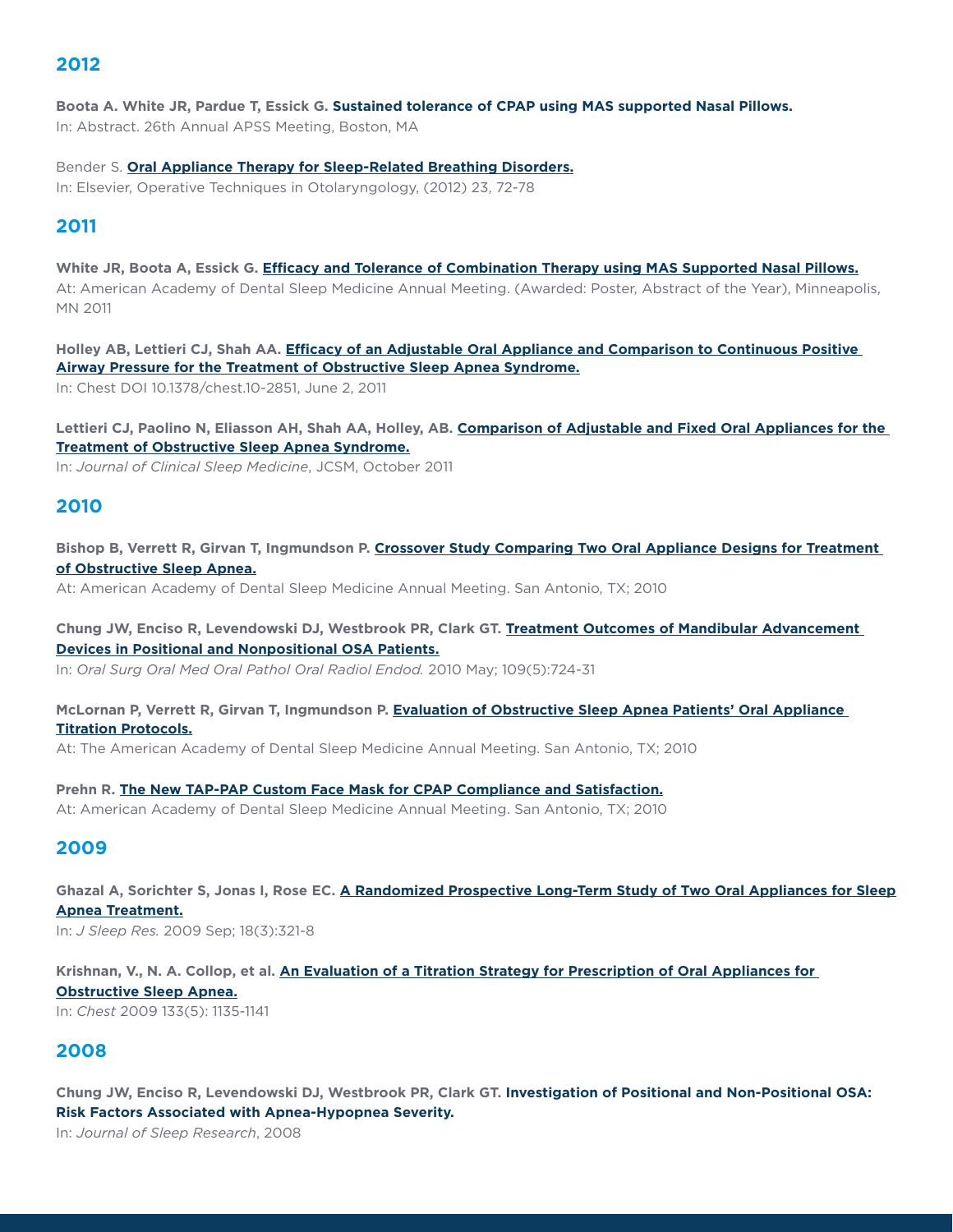**Ghazal A, Jonas IE, Rose EC. Dental Side Effects of Mandibular Advancement Appliances – A 2 Year Follow-Up.** 

In: *J Orofac Orthop.* 2008 Nov; 69(6):437-47

**Hoekema, A., B. Stegenga, et al. [Obstructive Sleep Apnea Therapy.](http://tapintosleep.com/wp-content/uploads/2016/03/2008-Hoekema-A..B-Stegenga-et-al-Obstructive-Sleep-Apnea-Therapy.pdf)** In: *Journal of Dental Research*, 2008 87(9): 882-887

**Hoekema, A., A. A. Voors, et al. [Effects of Oral Appliances and CPAP on the Left Ventricle and Natriuretic Peptides.](http://tapintosleep.com/wp-content/uploads/2016/03/2008b-effects-of-oral-appliances-and-CPAP-on-the-left-ventricle-and-natriuretic-peptides-.pdf)** In: *Int J Cardiol* 2008 128(2): 232-239

## **2007**

**Hoekema A, Doff MHJ, Bont LGMd, Hoeven JHvd, Wijkstra PJ, Pasma HR, et al. [Predictors of Obstructive Sleep Apnea-](http://tapintosleep.com/wp-content/uploads/2016/03/2007-Predictors-of-Obstructive-Sleep-Apnea-Hypopnea-Treatment-outcome-Hoekema-et-al.-.pdf)[Hypopnea Treatment Outcome.](http://tapintosleep.com/wp-content/uploads/2016/03/2007-Predictors-of-Obstructive-Sleep-Apnea-Hypopnea-Treatment-outcome-Hoekema-et-al.-.pdf)**

In: *J Dent Res* 2007; 86(12):1181-1186

**Hoekema A, Stegenga B, Bakker M, Brouwer WH, Bont LGMd, Wijkstra PJ, et al. [Simulated Driving in Obstructive](http://tapintosleep.com/wp-content/uploads/2016/03/2007-Hoekema-A-Stegenga-B-Bakker-M-Brouwer-WH-Bont-LGMd-Wijskstra-PJ-et-al-Simulated-driving-in-obstrutive-sleep-apnea-hypopnea-effects-of-oral-appliances-and-CPAP.pdf)  [Sleep Apnea – Hypopnoea; Effects of Oral Appliances and Continuous Positive Airway Pressure.](http://tapintosleep.com/wp-content/uploads/2016/03/2007-Hoekema-A-Stegenga-B-Bakker-M-Brouwer-WH-Bont-LGMd-Wijskstra-PJ-et-al-Simulated-driving-in-obstrutive-sleep-apnea-hypopnea-effects-of-oral-appliances-and-CPAP.pdf)** In: *Sleep and Breathing* 2007; 11(3):129-138

**Hoekema A, Stel A-L, Stegenga B, Hoeven JHvd, Wijkstra PJ, Driel MFv, et al. [Sexual Function and Obstructive Sleep](http://tapintosleep.com/wp-content/uploads/2016/03/2007-Sexual-Function-and-Obstructive-Sleep-Apneahypopnoea-effects-of-oral-appliances-and-CPAP-hoekema-A-et.-al.pdf)  [Apnea – Hypopnea: A Randomized Clinical Trial Evaluating the Effects of Oral-Appliance and Continuous Positive](http://tapintosleep.com/wp-content/uploads/2016/03/2007-Sexual-Function-and-Obstructive-Sleep-Apneahypopnoea-effects-of-oral-appliances-and-CPAP-hoekema-A-et.-al.pdf)  [Airway Pressure Therapy.](http://tapintosleep.com/wp-content/uploads/2016/03/2007-Sexual-Function-and-Obstructive-Sleep-Apneahypopnoea-effects-of-oral-appliances-and-CPAP-hoekema-A-et.-al.pdf)**

In: *The Journal of Sexual Medicine* 2007; 4(4ii):1153-1162

**Hoekema A, Vries Fd, Heydenrijk K, Stegenga B. [Implant-Retained Oral Appliances: A Novel Treatment for Edentulous](http://tapintosleep.com/wp-content/uploads/2016/03/2007-Implant-Retained-oral-appliances-a-novel-treatment-for-edentulous-patients-with-OSAHypopnea-Syndrome-Hoekema-et-al.pdf)  [Patients with Obstructive Sleep Apnea – Hypopnea Syndrome.](http://tapintosleep.com/wp-content/uploads/2016/03/2007-Implant-Retained-oral-appliances-a-novel-treatment-for-edentulous-patients-with-OSAHypopnea-Syndrome-Hoekema-et-al.pdf)**

In: *Clinical Oral Implants Research* 2007; 18(3):383-387

**Levendowski DJ, Morgan TD, Patrickus JE, Westbrook PR, Berka C, Zavora T, et al. [In-Home Evaluation of Efficacy and](http://tapintosleep.com/wp-content/uploads/2016/03/2007-In-home-evaluation-of-efficacy-and-titration-of-a-mandibular-advancement-device-for-OSA-levendowski-et-al-.pdf)  [Titration of a Mandibular Advancement Device for Obstructive Sleep Apnea.](http://tapintosleep.com/wp-content/uploads/2016/03/2007-In-home-evaluation-of-efficacy-and-titration-of-a-mandibular-advancement-device-for-OSA-levendowski-et-al-.pdf)** In: *Sleep Breath* 2007; 11(3):139-47

**Stouder, Jones, Brietzke, Mair. [Does An Oral Appliance Reduce Palatal Flutter and Tongue Base Snoring?](http://tapintosleep.com/wp-content/uploads/2016/03/2007-Does-an-oral-appliance-reduce-platal-flutter-and-tongue-base-snoring-Stouder-et-al-.pdf)** In: *Otolaryngology – Head and Neck Surgery* 2007; 136(5):827-831

### **2004**

\*Barnes M, McEvoy RD, Banks S et al. **[Efficacy of Positive Airway Pressure and Oral Appliance in Mild to Moderate](http://tapintosleep.com/wp-content/uploads/2016/03/2004-Efficacy-of-Positive-Airway-Pressure-and-Oral-Appliance-in-mild-to-moderate-OSA-Barnes-et-al-.pdf)  [Obstructive Sleep Apnea.](http://tapintosleep.com/wp-content/uploads/2016/03/2004-Efficacy-of-Positive-Airway-Pressure-and-Oral-Appliance-in-mild-to-moderate-OSA-Barnes-et-al-.pdf)**

In: *Am J Respir Crit Care Med* 2004; 170:656-664 \* This appliance is a TAP-based design.

**Conaway JR, Scherr SC. [Multidisciplinary Management of the Airway in a Trauma-Induced Brain Injury Patient.](http://tapintosleep.com/wp-content/uploads/2016/03/2004-Multidisciplinary-management-of-the-Airway-in-a-Trauma-Induced-Brain-Injury-patient-Conaway-et-al-.pdf)** In: *Sleep Breath* 2004; 8(3):165-170

**Rose EC, Germann M, Sorichter S, Jonas IE. [Case Control Study in the Treatment of Obstructive Sleep-Disordered](http://tapintosleep.com/wp-content/uploads/2016/03/2004-Case-Control-Study-in-the-Treatment-of-Obstructive-Sleep-Disoredered-Breathing-with-a-Mandibular-Protrusive-Appliance.-Rose-et-al-.pdf)  [Breathing with a Mandibular Protrusive Appliance.](http://tapintosleep.com/wp-content/uploads/2016/03/2004-Case-Control-Study-in-the-Treatment-of-Obstructive-Sleep-Disoredered-Breathing-with-a-Mandibular-Protrusive-Appliance.-Rose-et-al-.pdf)**

In: *Journal of Orofacial Orthopedics* 2004; 65(6):489-500

# **2002**

**Denbar MA. [A Case Study Involving the Combination Treatment of an Oral Appliance and Auto-Titrating CPAP Unit.](http://tapintosleep.com/wp-content/uploads/2016/03/2002-Prospective-Study-of-the-TAP-in-the-Mgmt-of-OSA-and-Snoring-Gershman.pdf)** In: *Sleep Breath* 2002; 6(3):125-128